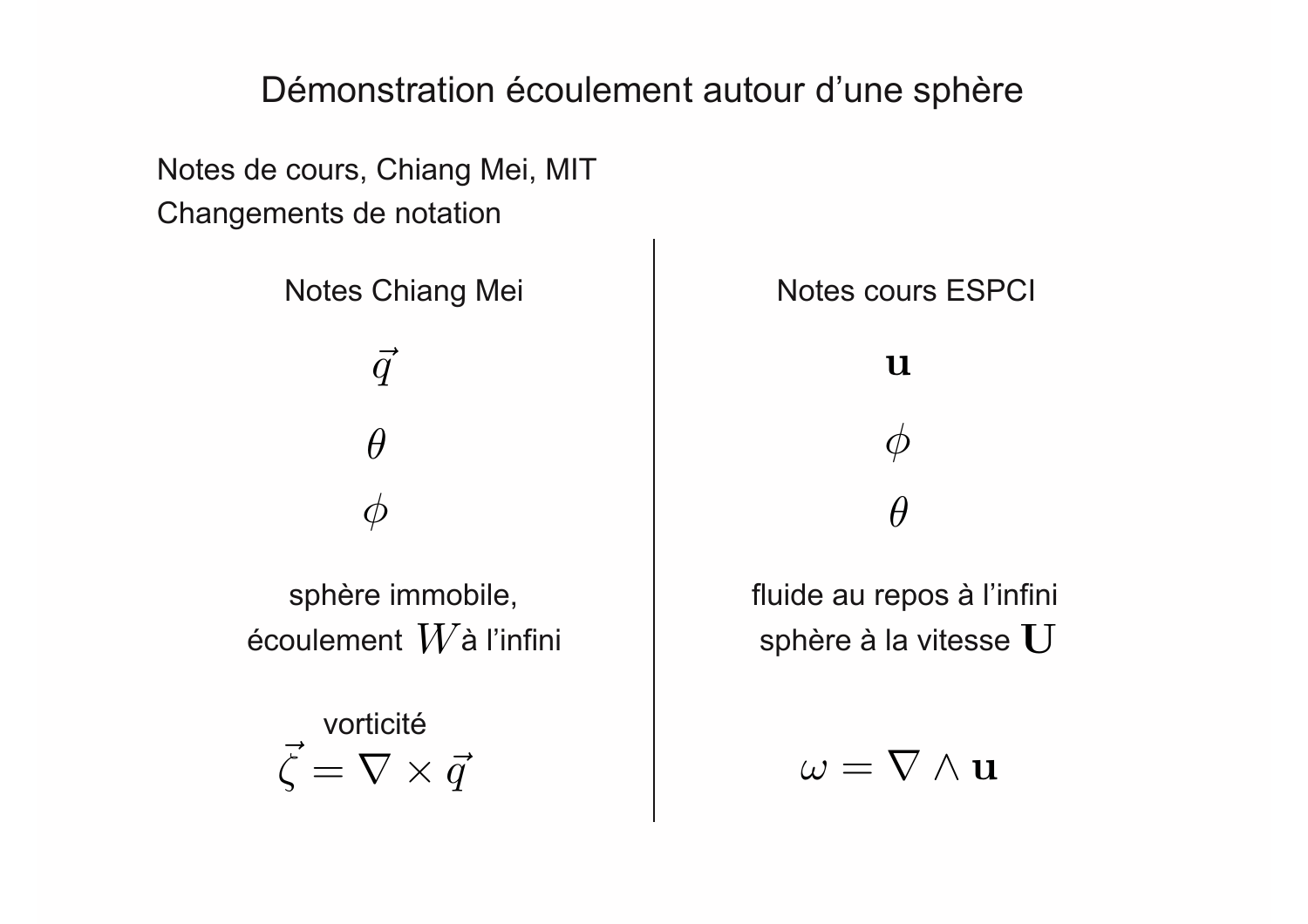1

Lecture Notes on Fluid Dynamics  $(1.63J/2.21J)$ by Chiang C. Mei, MIT 2007 Spring

2-5Stokes.tex

## 2.5 Stokes flow past a sphere

[Refs]

Lamb: Hydrodynamics Acheson : Elementary Fluid Dynamics, p. 223 ff

One of the fundamental results in low Reynolds-number hydrodynamics is the Stokes solution for steady flow past a small sphere. Applications range widely from the determination of electron charges to the physics of aerosols.

The continuity equation reads

$$
\nabla \cdot \vec{q} = 0 \tag{2.5.1}
$$

With inertia neglected, the approximate momentum equation is

$$
0 = -\frac{\nabla p}{\rho} + \nu \nabla^2 \vec{q}
$$
\n
$$
(2.5.2)
$$

Physically, the presssure gradient drives the flow by overcoming viscous resistence, but does affect the fluid inertia significantly.

Refering to Figure 2.5 for the spherical coordinate system  $(r, \theta, \phi)$ . Let the ambient velocity be upward and along the polar (z) axis:  $(u, v, w) = (0, 0, W)$ . Axial symmetry demands

$$
\frac{\partial}{\partial \phi} = 0
$$
, and  $\vec{q} = (q_r(r, \theta), q_\theta(r, \theta), 0)$ 

Using a known formula for the divergence in spherical polar coordinates, Eq. (2.5.1) becomes

$$
\frac{1}{r^2}\frac{\partial}{\partial r}(r^2q_r) + \frac{1}{r\sin\theta}\frac{\partial}{\partial \theta}(q_\theta\sin\theta) = 0
$$
\n(2.5.3)

An equivalent and physically more revealing way is to write

$$
\frac{\partial}{\partial r}(r^2q_r\sin\theta) + \frac{\partial}{\partial \theta}(rq_\theta\sin\theta) = 0
$$
\n(2.5.4)

As in the case of rectangular coordinates, we define the stream function  $\psi$  to satisify the continuity equation (2.5.4) identically

$$
q_r = \frac{1}{r^2 \sin \theta} \frac{\partial \psi}{\partial \theta}, \quad q_\theta = -\frac{1}{r \sin \theta} \frac{\partial \psi}{\partial r}
$$
(2.5.5)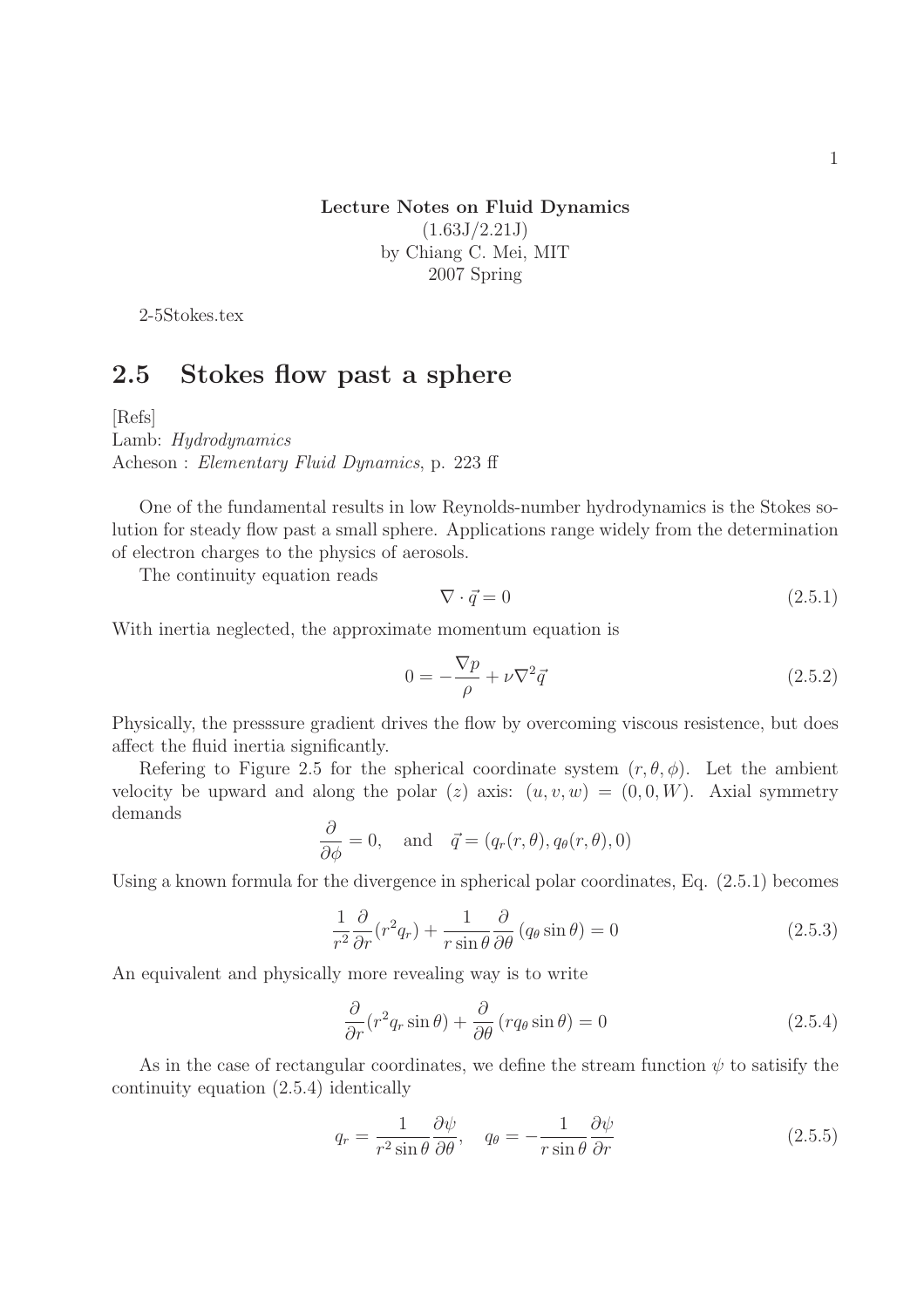

Figure 2.5.1: The spherical coordinates

At infinity, the uniform velocity  $W$  along  $z$  axis can be decomposed into radial and polar components

$$
q_r = W \cos \theta = \frac{1}{r^2 \sin \theta} \frac{\partial \psi}{\partial \theta}, \quad q_\theta = -W \sin \theta = -\frac{1}{r \sin \theta} \frac{\partial \psi}{\partial r}, \quad r \sim \infty \tag{2.5.6}
$$

The corresponding stream function at infinity follows by integration

$$
\psi = \frac{W}{2}r^2 \sin^2 \theta, \quad r \sim \infty \tag{2.5.7}
$$

Using the vector identity

$$
\nabla \times (\nabla \times \vec{q}) = \nabla (\nabla \cdot \vec{q}) - \nabla^2 \vec{q}
$$
\n(2.5.8)

and  $(2.5.1)$ , we get

$$
\nabla^2 \vec{q} = -\nabla \times (\nabla \times \vec{q}) = -\nabla \times \vec{\zeta}
$$
 (2.5.9)

Taking the curl of  $(2.5.2)$  and using  $(2.5.9)$  we get

$$
\nabla \times (\nabla \times \vec{\zeta}) = 0 \tag{2.5.10}
$$

After some straightforward algebra given in the Appendix, we can show that

$$
\vec{q} = \nabla \times \left(\frac{\psi \vec{e}_{\phi}}{r \sin \theta}\right) \tag{2.5.11}
$$

and

$$
\vec{\zeta} = \nabla \times \vec{q} = \nabla \times \nabla \times \left(\frac{\psi \vec{e}_{\phi}}{r \sin \theta}\right) = -\frac{\vec{e}_{\phi}}{r \sin \theta} \left(\frac{\partial^2 \psi}{\partial r^2} + \frac{\sin \theta}{r^2} \frac{\partial}{\partial \theta} \left(\frac{1}{\sin \theta} \frac{\partial \psi}{\partial \theta}\right)\right) \tag{2.5.12}
$$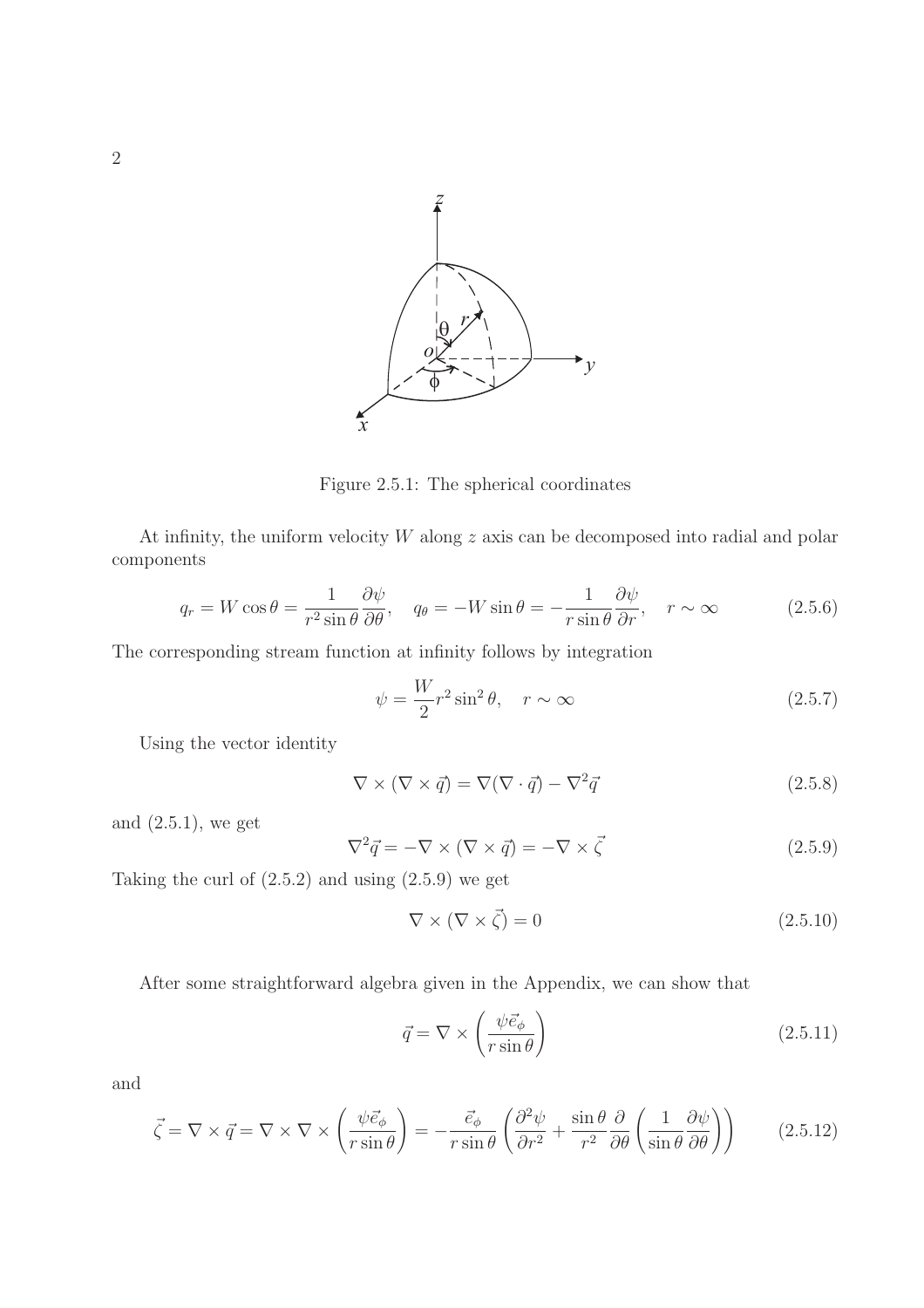Now from (2.5.10)

$$
\nabla \times \nabla \times (\nabla \times \vec{q}) = \nabla \times \nabla \times \left[ \nabla \times \left( \nabla \times \frac{\psi \vec{e}_{\phi}}{r \sin \theta} \right) \right] = 0
$$

hence, the momentum equation (2.5.10) becomes a scalar equation for  $\psi$ .

$$
\left(\frac{\partial^2}{\partial r^2} + \frac{\sin \theta}{r^2} \frac{\partial}{\partial \theta} \left(\frac{1}{\sin \theta} \frac{\partial}{\partial \theta}\right)\right)^2 \psi = 0 \tag{2.5.13}
$$

The boundary conditions on the sphere are

$$
q_r = 0 \quad q_\theta = 0 \quad \text{on} \quad r = a \tag{2.5.14}
$$

The boundary conditions at  $\infty$  is

$$
\psi \to \frac{W}{2} r^2 \sin^2 \theta \tag{2.5.15}
$$

Let us try a solution of the form:

$$
\psi(r,\theta) = f(r)\sin^2\theta\tag{2.5.16}
$$

then  $f$  is governed by the equi-dimensional differential equation:

$$
\left[\frac{d^2}{dr^2} - \frac{2}{r^2}\right]^2 f = 0\tag{2.5.17}
$$

whose solutions are of the form  $f(r) \propto r^n$ , It is easy to verify that  $n = -1, 1, 2, 4$  so that

$$
f(r) = \frac{A}{r} + Br + Cr^2 + Dr^4
$$

or

$$
\psi = \sin^2 \theta \left[ \frac{A}{r} + Br + Cr^2 + Dr^4 \right]
$$

To satisfy  $(2.5.15)$  we set  $D = 0, C = W/2$ . To satisfy  $(2.5.14)$  we use  $(2.5.5)$  to get

$$
q_r = 0 = \frac{W}{2} + \frac{A}{a^3} + \frac{B}{a} = 0, \quad q_\theta = 0 = W - \frac{A}{a^3} + \frac{B}{a} = 0
$$

Hence

$$
A = \frac{1}{4}Wa^3, \qquad B = -\frac{3}{4}Wa
$$

Finally the stream function is

$$
\psi = \frac{W}{2} \left[ r^2 + \frac{a^3}{2r} - \frac{3ar}{2} \right] \sin^2 \theta \tag{2.5.18}
$$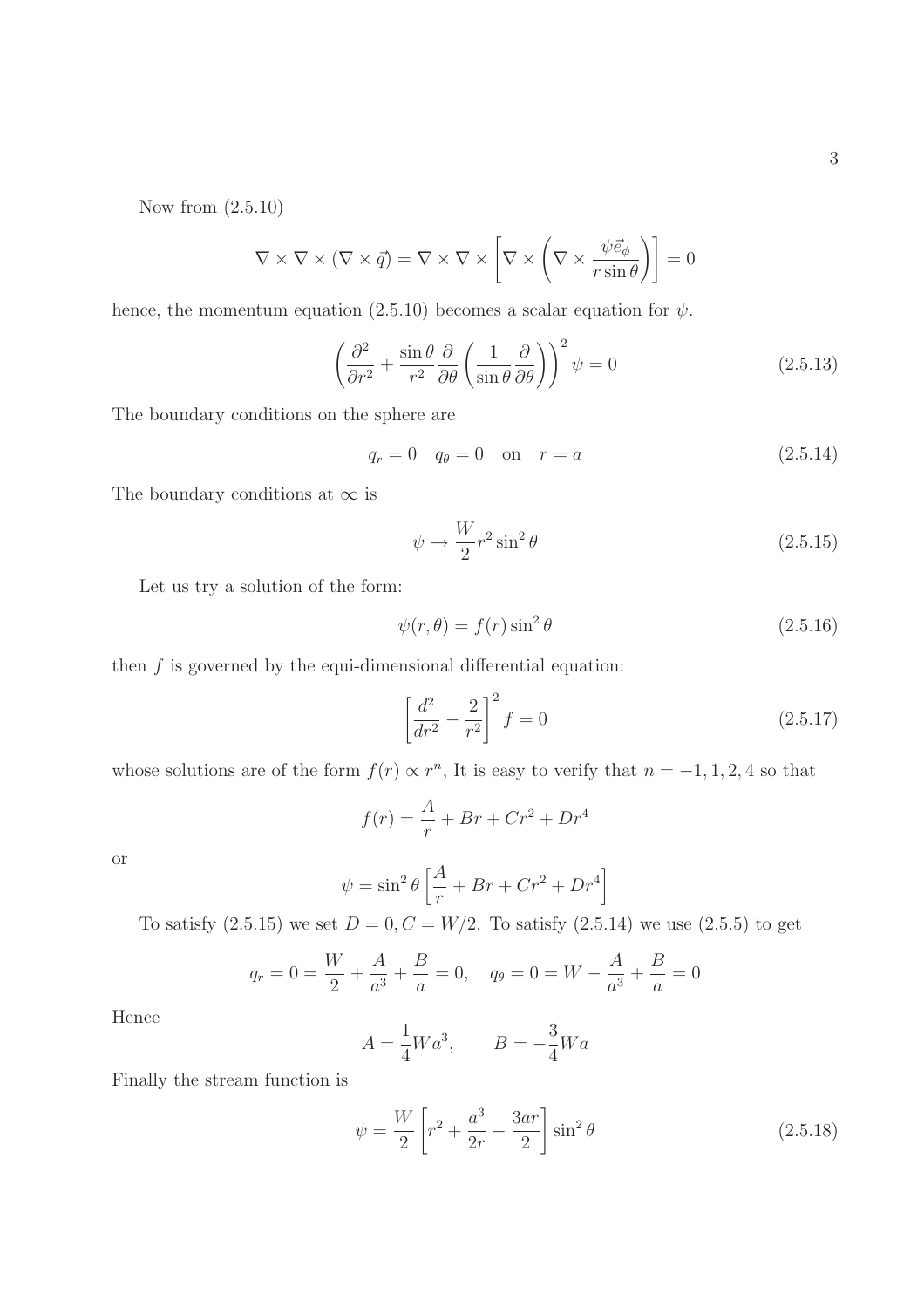Inside the parentheses, the first term corresponds to the uniform flow, and the second term to the doublet; together they represent an inviscid flow past a sphere. The third term is called the Stokeslet, representing the viscous correction.

The velocity components in the fluid are:  $(cf. (2.5.5)$ :

$$
q_r = W \cos \theta \left[ 1 + \frac{a^3}{2r^3} - \frac{3a}{2r} \right]
$$
 (2.5.19)

$$
q_{\theta} = -W\sin\theta \left[ 1 - \frac{a^3}{4r^3} - \frac{3a}{4r} \right]
$$
 (2.5.20)

## 2.5.1 Physical Deductions

- 1. Streamlines: With respect to the the equator along  $\theta = \pi/2$ ,  $\cos \theta$  and  $q_r$  are odd while  $\sin \theta$  and  $q_{\theta}$  are even. Hence the streamlines (velocity vectors) are symmetric fore and aft.
- 2. Vorticity:

$$
\vec{\zeta} = \zeta_{\phi} \vec{e}_{\phi} = \left(\frac{1}{r} \frac{\partial (rq_{\theta})}{\partial r} - \frac{1}{r} \frac{\partial q_r}{\partial \theta}\right) \vec{e}_{\phi} = -\frac{3}{2} W a \frac{\sin \theta}{r^2} \vec{e}_{\phi}
$$

3. Pressure : From the r-component of momentum equation

$$
\frac{\partial p}{\partial r} = \frac{\mu Wa}{r^3} \cos \theta (= -\mu \nabla \times (\nabla \times \vec{q}))
$$

Integrating with respect to r from r to  $\infty$ , we get

$$
p = p_{\infty} - \frac{3}{2} \frac{\mu W a}{r^3} \cos \theta \qquad (2.5.21)
$$

4. Stresses and strains:

$$
\frac{1}{2}e_{rr} = \frac{\partial q_r}{\partial r} = W \cos \theta \left(\frac{3a}{2r^2} - \frac{3a^3}{2r^4}\right)
$$

On the sphere,  $r = a$ ,  $e_{rr} = 0$  hence  $\tau_{rr} = 0$  and

$$
\sigma_{rr} = -p + \tau_{rr} = -p_{\infty} + \frac{3}{2} \frac{\mu W}{a} \cos \theta \qquad (2.5.22)
$$

On the other hand

$$
e_{r\theta} = r\frac{\partial}{\partial r}\left(\frac{q_{\theta}}{r}\right) + \frac{1}{r}\frac{\partial q_{r}}{\partial \theta} = -\frac{3}{2}\frac{Wa^{3}}{r^{4}}\sin\theta
$$

Hence at  $r = a$ :

$$
\sigma_{r\theta} = \tau_{r\theta} = \mu e_{r\theta} = -\frac{3}{2} \frac{\mu W}{a} \sin \theta \qquad (2.5.23)
$$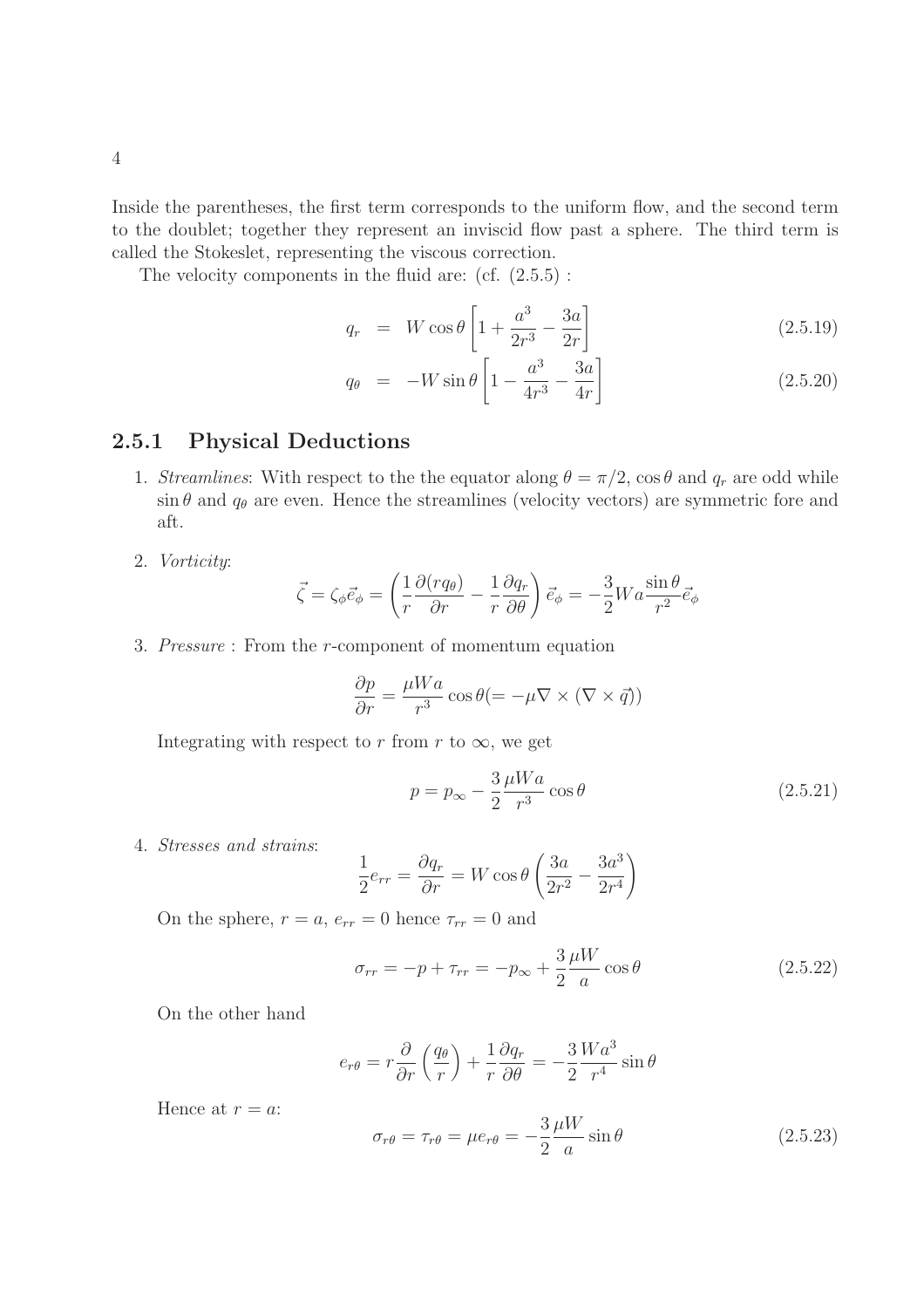The resultant stress on the sphere is parallel to the z axis.

$$
\Sigma_z = \sigma_{rr} \cos \theta - \tau_{r\theta} \sin \theta = -p_{\infty} \cos \theta + \frac{3}{2} \frac{\mu W}{a}
$$

The constant part exerts a net drag in z direction

$$
D = \int_{o}^{2\pi} a d\phi \int_{o}^{\pi} d\theta \sin \theta \Sigma_{z} = \frac{3}{2} \frac{\mu W}{a} 4\pi a^{2} = 6\pi \mu W a \qquad (2.5.24)
$$

This is the celebrated Stokes formula.

A drag coefficient can be defined as

$$
C_D = \frac{D}{\frac{1}{2}\rho W^2 \pi a^2} = \frac{6\pi \mu W a}{\frac{1}{2}\rho W^2 \pi a^2} = \frac{24}{\frac{\rho W (2a)}{\mu}} = \frac{24}{Re_d}
$$
 (2.5.25)

5. Fall velocity of a particle through a fluid. Equating the drag and the buoyant weight of the eparticle

$$
6\pi\mu W_o a = \frac{4\pi}{3}a^3(\rho_s - \rho_f)g
$$

hence

$$
W_o = \frac{2}{9}g\left(\frac{a^2}{\nu}\frac{\Delta\rho}{\rho_f}\right) = 217.8\left(\frac{a^2}{\nu}\frac{\Delta\rho}{\rho_f}\right)
$$

in cgs units. For a sand grain in water,

$$
\frac{\Delta \rho}{\rho_f} = \frac{2.5 - 1}{1} = 1.5, \quad \nu = 10^{-2} \text{cm}^2/s
$$

$$
W_o = 32,670 \ a^2 \text{cm}/s
$$
(2.5.26)

To have some quantitative ideas, let us consider two sand of two sizes :

$$
a = 10^{-2}
$$
cm  $= 10^{-4}$ m :  $W_o = 3.27$ cm/s;  
\n $a = 10^{-3}$ cm  $= 10^{-5} = 10 \mu m$ ,  $W_o = 0.0327$ cm/s  $= 117$ cm/hr

For a water droplet in air,

$$
\frac{\Delta \rho}{\rho_f} = \frac{1}{10^{-3}} = 10^3, \quad \nu = 0.15 \text{ cm}^2/\text{sec}
$$

then

$$
W_o = \frac{(217.8)10^3}{0.15}a^2\tag{2.5.27}
$$

in cgs units. If  $a = 10^{-3}$  cm = 10 $\mu$ m, then  $W_o = 1.452$  cm/sec.